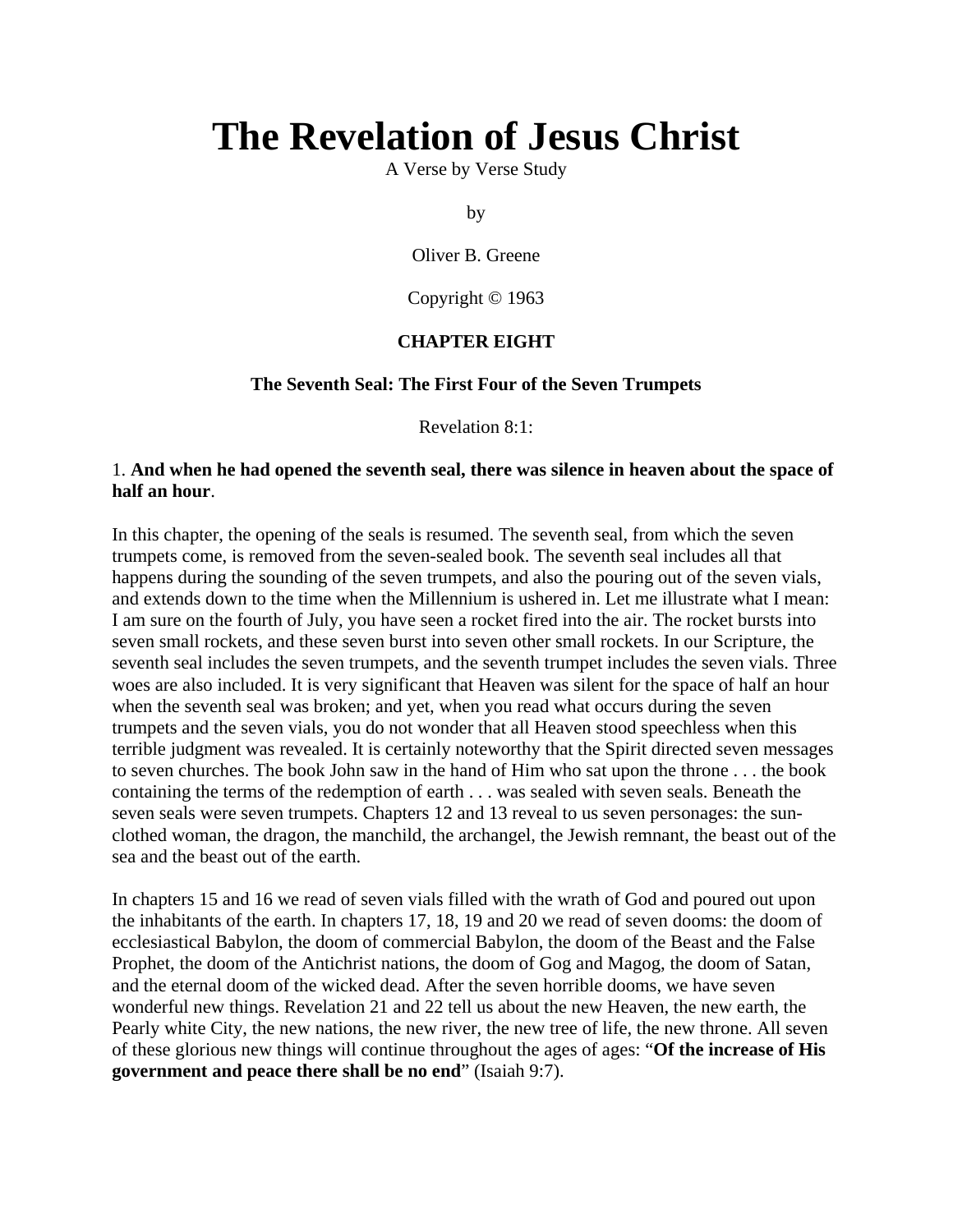Seven is God's number . . . the Bible number of perfection. In the book of Revelation we have the account of God bringing to a close the affairs of man. God will make a perfect end to all sin, sorrow, unrighteousness and unrest. He will deliver the whole creation from the curse which was brought upon it by the sin of Adam (Romans 8:22). What the first Adam lost through disobedience to God's command, the second Adam purchased back through obedience and death on the cross.

Revelation 8:1 gives us the record of the opening of the seventh seal. When that seal is removed, there is silence in Heaven. Something gigantic, ghastly, unheard of . . . something heretofore unseen . . . happens.

When the seventh seal is opened, the seven trumpets begin to sound. All the terrible judgments of the trumpets are hidden beneath the seventh seal, and the seven vials of the wrath of God are also there. If you will read Revelation chapters 8 through 16, you will not be surprised that all Heaven stood aghast - completely silent, Speechless, and spellbound - for half an hour!

The four and twenty elders ceased to play their harps. Heaven's angels hushed their singing. Cherubim and Seraphim ceased to praise God. The host of Heaven stood in awe. Think, beloved! Think of Heaven standing in complete silence for the space of half an hour! Can you imagine the judgments of misery, blood and woe poured out upon mankind, so terrible that the very sight of those judgments renders all Heaven speechless and silent? God pity those who will be here upon this earth when the seventh seal is removed! Will you be here? If you are not born again, you may be. But you can be saved this moment if you will only believe on the Lord Jesus Christ as your Saviour (Acts 16:31, Romans 10:9, John 5:24).

Will you, dear reader, be one to experience the horrible sights as you go through the indescribable judgments of God that will come about when the seventh seal is removed? God grant that you will not.

Let me illustrate:

Not long ago a drunk driver ran into the automobile just ahead of me. The driver and two others were killed instantly. In a matter of moments a great crowd gathered. Lying there on the road were the battered, broken, bleeding, twisted bodies of three men . . . three dead bodies.

At least a hundred people gathered quickly. The crowd moved about the wreckage and gazed upon the dead bodies in silence. You could have heard a pin drop. Those who spoke did so in a whisper. In the distance could be heard the screaming of the sirens as the ambulance came to the scene of the tragedy. As the dead were covered with sheets and lifted into the ambulance, the silence was deadly. People seemed to hold their breath. In some very, very small way, that bloody tragedy that rendered me speechless as I looked upon it, illustrates the tragedy that will occur when the judgments of God are poured out upon the wicked during the last half of the Great Tribulation period.

#### **THE SEVEN TRUMPETS**

Revelation 8:2-6: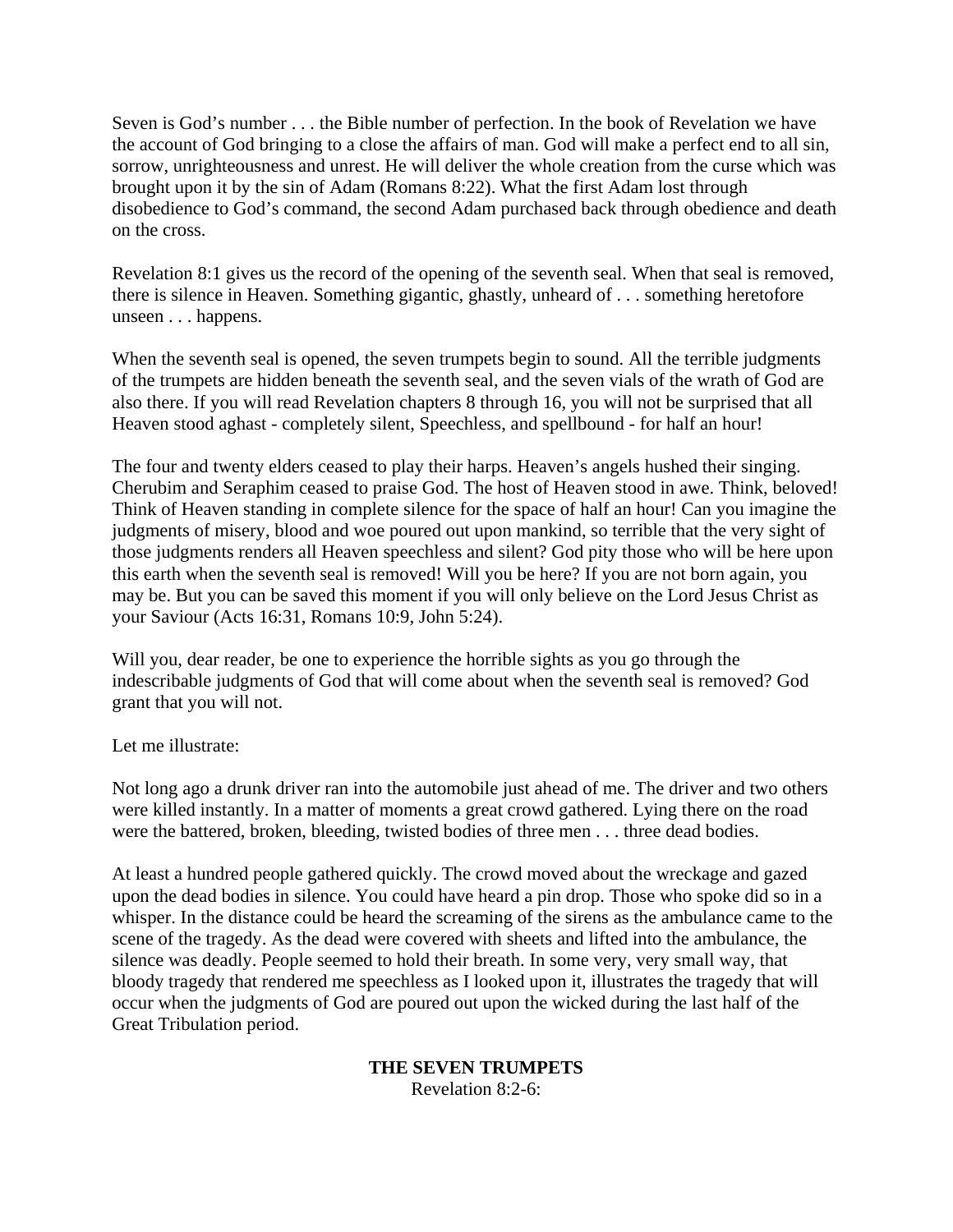2. **And I saw the seven angels which stood before God; and to them were given seven trumpets**.

3. **And another angel came and stood at the altar, having a golden censer; and there was given unto him much incense, that he should offer it with the prayers of all saints upon the golden altar which was before the throne**.

4. **And the smoke of the incense, which came with the prayers of the saints, ascended up before God out of the angel's hand**.

5. **And the angel took the censer, and filled it with fire of the altar, and cast it into the earth: and there were voices, and thunderings, and lightnings, and an earthquake**. 6. **And the seven angels which had the seven trumpets prepared themselves to sound**.

In verse 2, seven angels stood before God. These are special angels. Not all angels are said to stand before God. Gabriel stood before God (Luke 1:19). There were SEVEN of these angels not six, not eight - but seven, representing the full power of God in judicial judgment.

They stood before God to pour out God's wrath upon His enemies. Seven trumpets were given to the angels. Trumpets are used to call soldiers to war. They are used in worship, for the convocation, to proclaim festivals such as the year of Jubilee, the Feast of the Tabernacles - and for judgments. Read Exodus 19:6, Amos 3:6, Joshua 6:13-16 and Zephaniah 1:14-16.

The seven angels received the trumpets, took their Positions as directed, and prepared to sound. But before the sounding of the trumpets, John saw another angel With a golden censer in his hand, and he came and stood before the golden incense altar. We are told that this angel was given much incense, and that he offered the incense with the prayers of "**all saints**."

These saints were the saints of the Tribulation period. The smoke of the incense which came with the prayers of the saints ascended up before God out of the angel's hand. The angel took a censer and filled it with fire taken from the altar, and cast it into the earth. When the fire was cast into the earth, there were voices, thunderings, lightnings, and a great earthquake. The silence was broken. If you will notice, the same four things happen when the seventh trumpet sounds (Revelation 11:19) and also when the seventh vial is poured out. All end alike.

In verse 3 we read, "**Another angel came and stood at the altar, having a golden censer** . . . . " The service rendered by the other angel at the altar proves that it could be none other than the Lord Jesus Christ, the High Priest.

Both the brazen and the golden altars are mentioned here. No ordinary creature could add to the prayers of the saints. The action of this other angel is of a mediatorial nature . . . One who is between the suffering, praying saints on earth and their God. There is "**one Mediator between God and men, the man Christ Jesus**" (I Timothy 2:5).

Therefore, we conclude that this angel could be none other than the Lord Jesus Himself. The term "**another angel**" is mentioned three times in Revelation - first in chapter 8:3, second in chapter 10:1, third in chapter 18:1.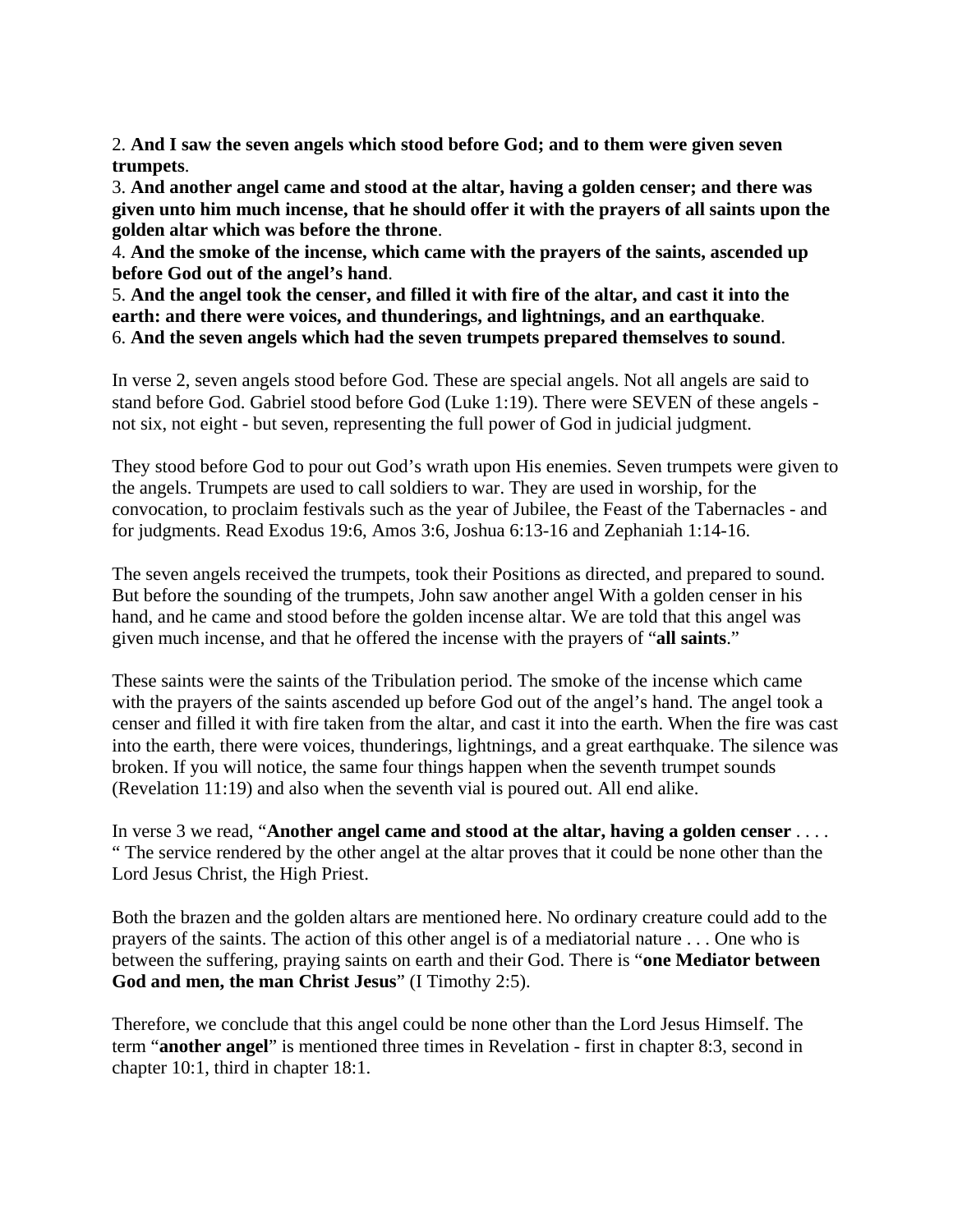In Joshua 5:13-15 the Lord appears in the form of a man to defend and fight for God's people. Read the account carefully and you will see that the greatest Commander in Chief of any army that ever fought was none other than the angel of the Lord - Christ Jesus Himself. In our present Scripture the "**other angel**" stood at the altar of the burnt offering which stood in the court of the tabernacle of Israel (Leviticus 9:24 ff). The fire was lit by God Himself, and afterwards kept burning by the daily sacrifices offered there.

Remember, the promises on earth are to God's chosen people, Israel. We, the Bride of Christ, will reign with Jesus over the restored Paradise on earth. God's people Israel are an earthly people with earthly promises. The Bride is a heavenly people with heavenly promises. This altar is mentioned six times in Revelation:

Chapter 6:9, chapter 8:3, chapter 8:5, chapter 11:1, chapter 14:18, chapter 16:7. In Hebrews 9:4 we are told that the censer used at the altar was made of gold, and was used to carry the fire from the brazen altar (Hebrews 9:1-10, Leviticus chapter 16).

Verse 3 continues by saying, "**Much incense was given the other angel**," and he offered it with the prayers of the saints. The incense was to be offered on the golden altar before the throne.

The question is, who ARE these saints? Why are they praying? It does not seem reasonable to suppose that these are the saints that make up the Bride of Christ . . . those of us who are members of the True Church. At the time of the removing of the seventh seal, the Church will be in Heaven, having been raptured before this time of terrible judgment.

The Church is raptured at the beginning of chapter four, and at the time of Revelation 8:3 will have been with Jesus in the clouds in the air for several months. These "**all saints**" are the converts of the 144,000 sealed messengers of God, about whom we studied in Revelation 7. They are a part of the great multitude which no man could number.

They are praying because they are going through hell on earth under the mighty hand of the rider of the white horse of Revelation 6:1. We are not told what their prayers are, but no doubt their general burden will be for deliverance and judgment on their ungodly oppressors. God answers their prayers by pouring out unheard of judgment upon the peoples of the earth. God deals again with His people Israel as He dealt with them in the days of old in the case of Joshua and the battle of Jericho. The incense used in the tabernacle service was composed of four ingredients. Read Exodus 30:34-38. These four ingredients represent Christ, just as the four Gospels speak of Him from four points of view. The divine fire of God was needed to bring out the fragrance of this four-fold incense, just as Calvary was God's way of bringing out the fragrance of Jesus in its fulness (John 3:16, Luke 22:44). This incense was burned morning and evening in the tabernacle (Exodus 30:7-10).

The sweet savor of Christ is set forth in the incense burning, signifying what He was for us, what He did for us, and what He suffered for us. Why did this other angel, holding the golden censer, stand before the golden altar before the golden throne to offer incense with the prayers of all saints?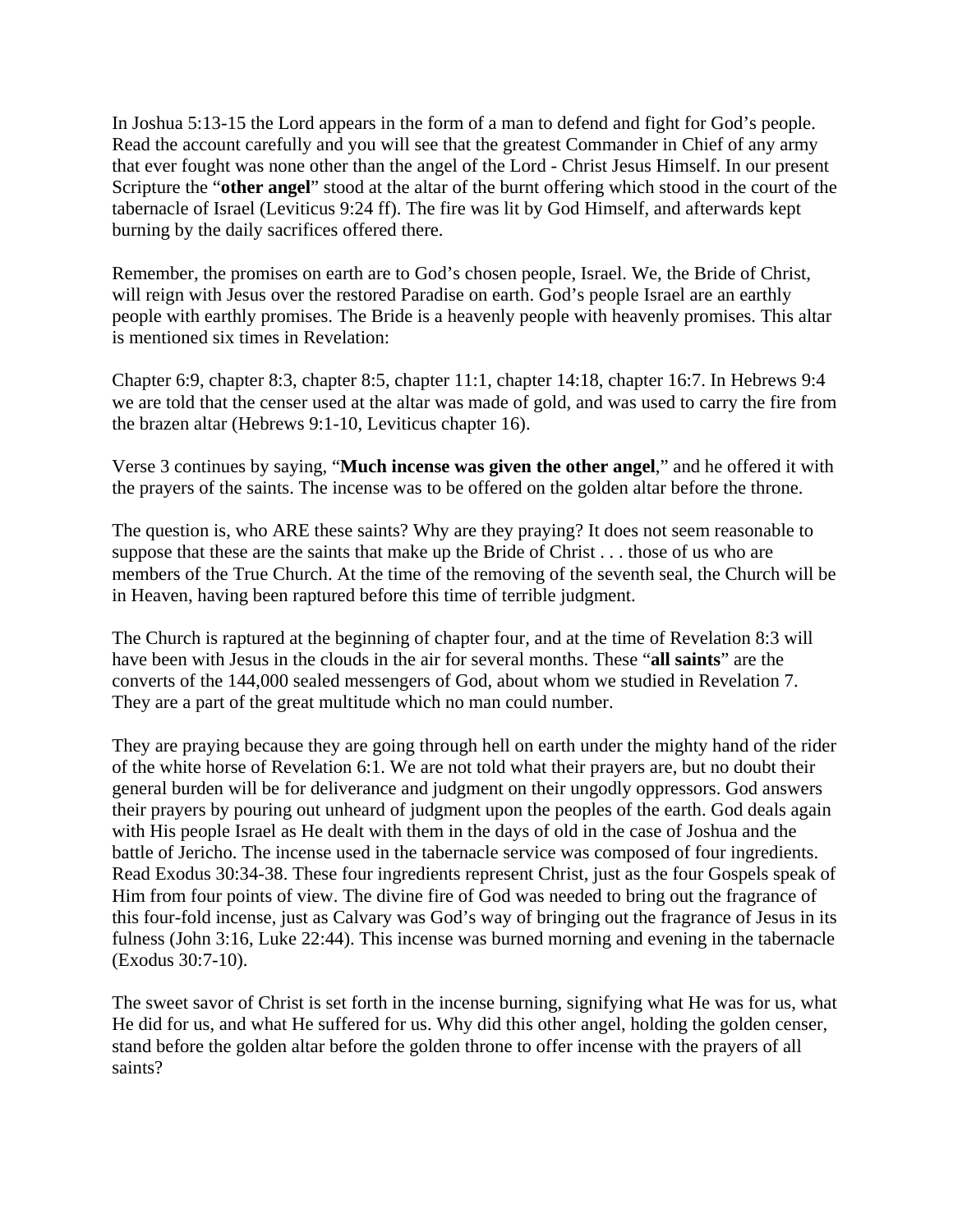Why this demonstration? The answer: The whole action is called for because of the great body of saints on earth during the last half of the Great Tribulation . . . the time of the trumpet judgments. They need heavenly help . . . they must have help from Heaven . . . in this time of terrible, terrible tribulation. If the days were not shortened and if Heaven did not help them, there would be no flesh saved.

In Revelation 6:9-11, the souls of the saints who had been martyred were crying unto the Lord, but no provision for intercession was made for them. They were out of their suffering at that time. They were resting under the altar. They were told to rest a little longer, until their fellow servants would be killed as they had been. These saints who are praying and crying unto God in chapter eight are those "**other servants**" to whom God referred. The intercession of the angel with the censer shows the longsuffering of God toward man, even unto the end.

Verse 4 tells us that the smoke of the incense came with the prayers of the saints, and ascended up before God out of the angel's hand - not out of the golden censer, but from the hand of the angel. This signifies even further that this angel was none other than the Lord's eternal High Priest, the Lord Jesus Christ.

When the prayers of the saints and the incense from the censer have gone up to God out of the angel's hand, the angel then takes the empty censer, goes again to the altar, fills the censer with fire from the altar - but there is no incense mixed with the fire! The incense was mixed with the prayers of all saints.

Verse 5 tells us that the angel filled the censer with fire from the altar and cast the fire into the earth.

Note: The incense and prayers went up to God, the fire was cast down upon the earth. There were voices, thunder and lightning, a great earthquake - and judgment, raw judgment, judgment in such fury as this earth has never known nor will know up to that moment, which is yet future and will occur during the last half of the Tribulation period. God is bringing to pass the redemption of all creation (Romans 8:22). "**The earth is the Lord's and the fulness thereof**." One day God will renovate this old earth a second time, removing every trace of evil and of the curse, and we will have one giant Paradise such as God placed Adam and Eve in when He created man.

When the angel took the censer, filled it with fire and cast the fire into the earth, the stage was set for complete catastrophe . . . voices in the sky, thunderings, lightnings, and a great earthquake. Immediately the seven angels prepared to sound their trumpets.

# **THE FIRST TRUMPET**

Revelation 8:7:

7. **The first angel sounded, and there followed hail and fire mingled with blood, and they were cast upon the earth: and the third part of trees was burnt up, and all green grass was burnt up**.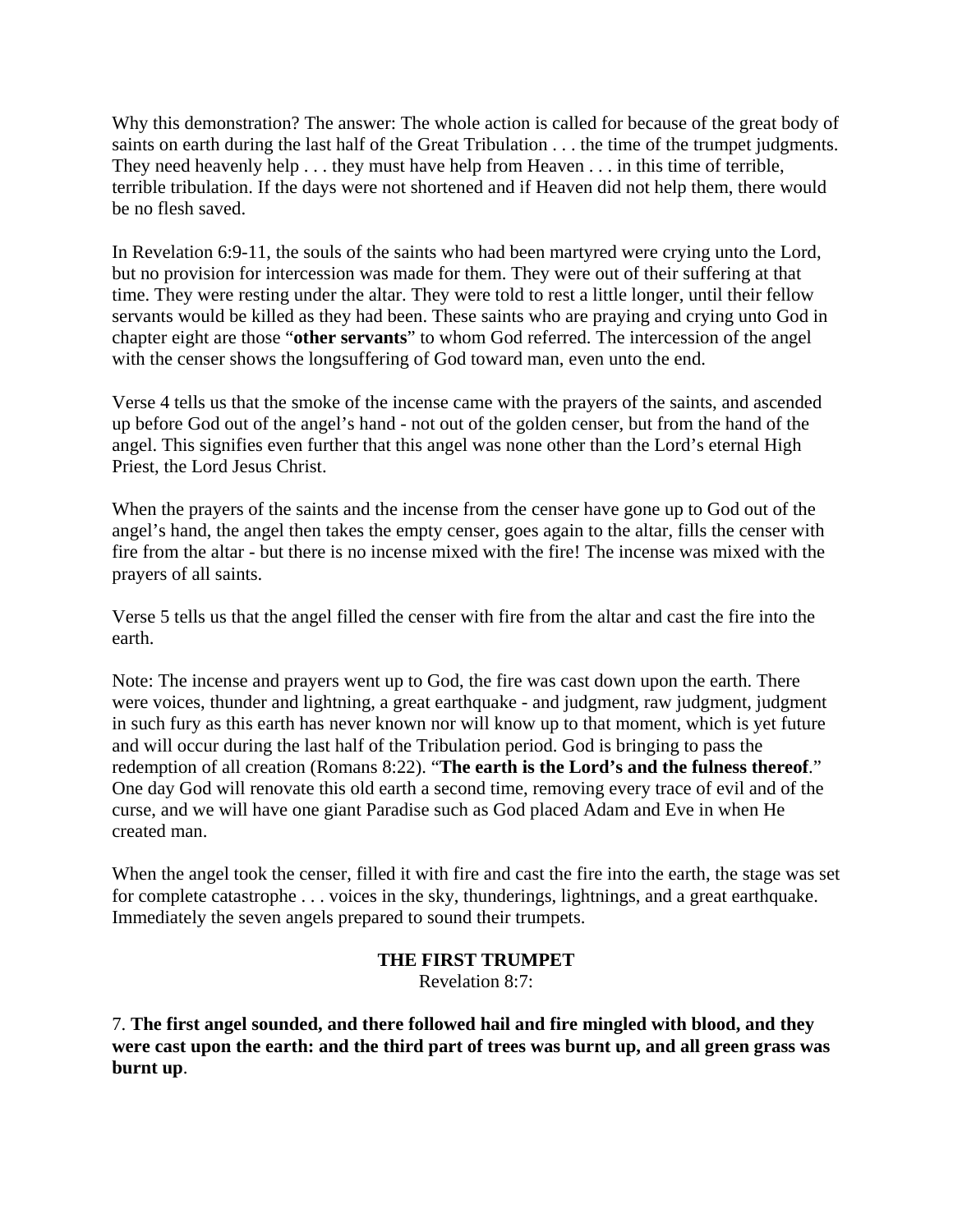The first of the seven angels stepped into position, raised his trumpet, and the blast went forth.

Immediately, hail (chunks of ice), fire (yes, literal fire), and blood . . . not symbolic fire, not symbolic blood, but real ice, real fire and real blood . . . will fall from the sky upon the earth right here where you and I are today. One third of all the trees will perish, and all the green grass will be burned up. Can you picture a sight such as that?

If you find it difficult to believe that ice, fire and blood can come down out of the sky upon the earth, read Exodus 9:18-25, and remember that God Almighty changes not! He is the same, yesterday, today and forever.

Dear reader, let your imagination run completely wild. Look up into the sky. Can you imagine blazes of fire, streams of blood and great chunks of ice falling down upon the earth? Look across the mountains (if you live in the mountains). From where I sit dictating this message, I can see a small mountain, and on clear days I can see the range of the Blue Ridge Mountains, covered with trees. Look across the hills. Can you imagine all the trees blazing, burning, going up in smoke and the grass being burned to a crisp? People will be screaming, running, begging, falling over each other. The hail will beat upon their heads; they will be spattered with blood.

Did I hear you say, "Mr. Greene, I do not believe in that kind of God"? My friend, what you believe does not matter. What you think does not matter. What you may have heard from the lips of some preacher makes no difference. The terrible judgment of blood, ice and fire will be rained upon this earth when the angel sounds the first trumpet.

Some precious people who read these lines have storm shelters. Some have bomb shelters. I am not criticizing anyone who has either of these protective shelters; but if you run to the storm shelter when a tornado is coming . . . if storms scare you . . . if the thought of an atomic war frightens you - then dear friend, think of this: There will be no hiding place, there will be no escape, when God's wrath is let loose!

After the Rapture has occurred, after the saints of God have been caught up to meet Jesus in the air, one day the radio and television networks of the world will send out an announcement such as this: "Ladies and gentlemen, the sky looks very queer. The elements are extremely hot. In some sections it is reported that fire and ice mingled with a sticky red substance (some say it is blood) are falling upon the earth. Scientists, chemists, astrologers, and weathermen are baffled. No one seems to understand the cause of this terrible deluge of ice, fire and blood. Stand by for later information as we receive it."

I know some of you think that what I have just said is fantastic, foolish, and out of all reason. But if you go on in your sins as some of you are doing, if you ignore God and pay no attention to the call of the Holy Spirit - one of these days you will be convinced that these "fantastic" events are coming to pass!! If I cannot convince you; if God's Word cannot convince you - then God Almighty WILL convince you. It is not my business to force you into accepting Christ - but it is my business to warn you of the wrath of God to come. "**Believe on the Lord Jesus Christ**" right now - and God will save you!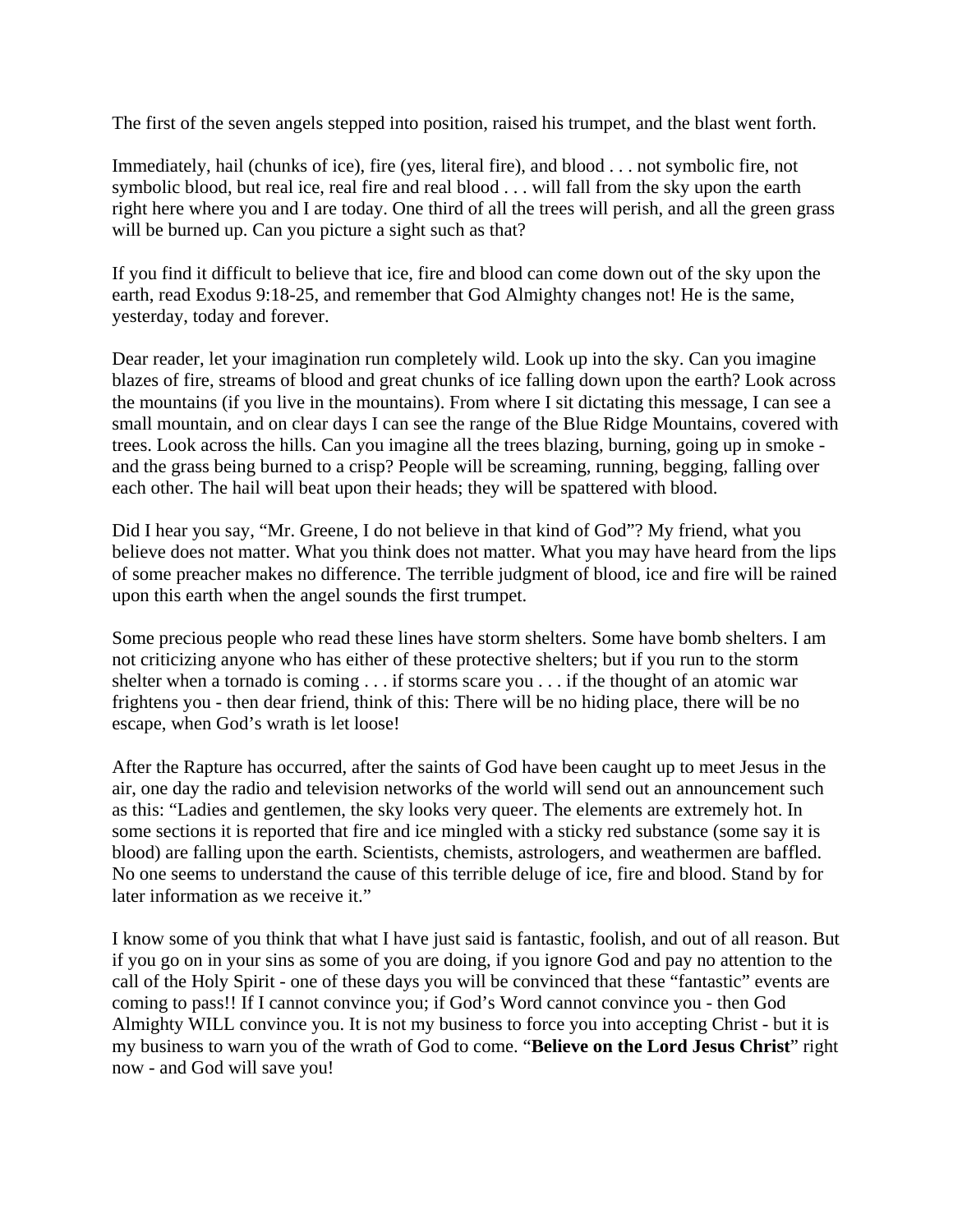#### **THE SECOND TRUMPET** Revelation 8:8-9:

#### 8. **And the second angel sounded, and as it were a great mountain burning with fire was cast into the sea: and the third part of the sea became blood;** 9. **And the third part of the creatures which were in the sea, and had life, died; and the third part of the ships were destroyed**.

The Bible is true in every minute detail. It is verbally inspired. The Holy Spirit is careful to point out here that this is not a literal mountain - but "**as it were**" a great mountain.

In other words, we can understand how it looked when we think of a giant mountain falling into the sea. What John actually saw was no doubt an immense meteoric mass, ablaze with fire. God simply turned loose one of the giant meteors and it plunged to earth in a blaze. The verse says, "**The sea became as blood**" (notice - sea, not seas), probably referring to the Mediterranean sea, because Israel is back in her own land at this time, the Antichrist will be reigning from Jerusalem and the center of all these judgments will be upon the land of Israel.

They will reach to the four corners of the earth, but will be most severe in the land of Israel. When this great burning mass fell into the sea, it turned a third part of the sea into blood.

Yes, the water became blood - not symbolic blood, just plain blood! If you doubt that water could be changed into pure blood, read concerning the first Egyptian plague when Pharaoh rebelled against God (Exodus 7:19-21). Read the account where God turned the waters of the Nile into blood: "**And all the waters that were in the river were turned into blood. And the fish that was in the river died; and the river stank, and the Egyptians could not drink of the water of the river; and there was blood throughout all the land of Egypt**."

The only difference between this first Egyptian plague and the effect on the sea by the falling of the burning mass, is that only one-third of the sea shall become blood when the burning mountain strikes.

Thus, only one-third of the living creatures shall die.

Also one-third of the ships shall be destroyed. This will possibly occur by means of a giant tidal wave when the burning mountain falls into the sea. Think of it! (It was a giant storm that destroyed the Spanish Armada.)

# **THE THIRD TRUMPET**

Revelation 8:10-11:

10. **And the third angel sounded, and there fell a great star from heaven, burning as it were a lamp, and it fell upon the third part of the rivers, and upon the fountains of waters:** 11. **And the name of the star is called Wormwood: and the third part of the waters became wormwood; and many men died of the waters, because they were made bitter**.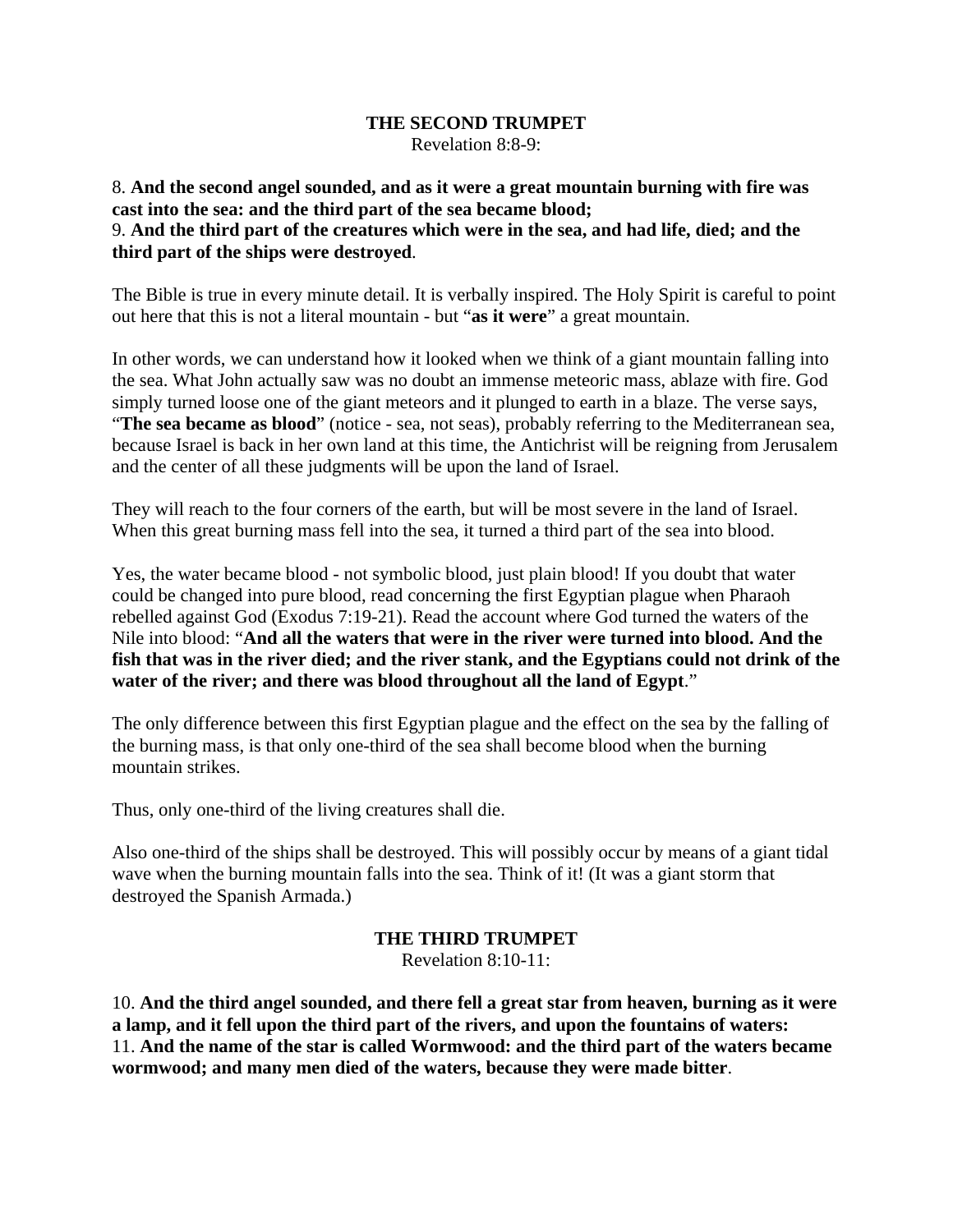Note the words "**burning as it were a lamp**." Here, John uses a lamp to illustrate the tremendous burning light that fell from the sky, as he used the mountain to illustrate the burning mass under the second trumpet.

When the third trumpet sounded, John saw a great star fall from Heaven, burning like a giant torch. No doubt this will be another heavenly body - a meteor or such like - that God turns loose; and as it falls it will assume the form of a giant torch, in its blazing path down through the heavens as it speeds toward earth at an unknown rate of speed. When the gaseous vapors are scattered throughout the atmosphere, and these vapors explode, they will be absorbed by the waters - and a third of the rivers and fountains of water will be poisoned by the gasses from this burning torch. The waters will be made very bitter. Many men shall die from drinking the poisoned water. "**Wormwood**" is a perennial herb, extremely bitter used in the manufacture of absinthe, which is used in France as a beverage, and is much more intoxicating and destructive to the human body than ordinary liquors known in America.

This time of judgment is foretold by the prophet, Jeremiah: "**Therefore thus saith the Lord of hosts, the God of Israel; Behold, I will feed them, even this people** (the people Israel), **WITH WORMWOOD, AND GIVE THEM WATER OF GALL TO DRINK**" (Jeremiah 9:15). Thank God I will not be here . . . YOU do not have to be here . . . you can be saved if you are not saved now; and if you are born again now you have nothing to fear or dread, for you will not be here. The born again will be seated at the marriage supper in the sky when these terrible judgments occur (Revelation 19:7-10).

#### **THE FOURTH TRUMPET**

Revelation 8:12-13:

12. **And the fourth angel sounded, and the third part of the sun was smitten, and the third part of the moon, and the third part of the stars; so as the third part of them was darkened, and the day shone not for a third part of it, and the night likewise**. 13. **And I beheld, and heard an angel flying through the midst of heaven, saying with a loud voice, Woe, woe, woe, to the inhabiters of the earth by reason of the other voices of the trumpet of the three angels, which are yet to sound!**

In Daniel 4:26 we learn that the Heaven rules. Here when the fourth angel sends out the trumpet blast, a third part of the sun is smitten, a third part of the moon is smitten, a third part of the stars are smitten, a third part of the day is blacked out - and the night likewise.

That means that a third part of daylight will be blacked out around the world. In this present time, when it is light here in the United States, it is dark in China; when it is light in China, it is dark here in the United States. But when the fourth trumpet sounds it will be dark a third part of the Chinese day and a third part of the American day, proving that Heaven does rule and that God controls the affairs of Heaven and earth. In Luke's Gospel we read, "**There shall be signs in the sun, and in the moon, and in the stars; and upon the earth distress of nations, with perplexity; the sea and the waves roaring; men's hearts failing them for fear, and for looking after those things which are coming on the earth: for the powers of heaven shall be shaken**" (Luke 21:25,26).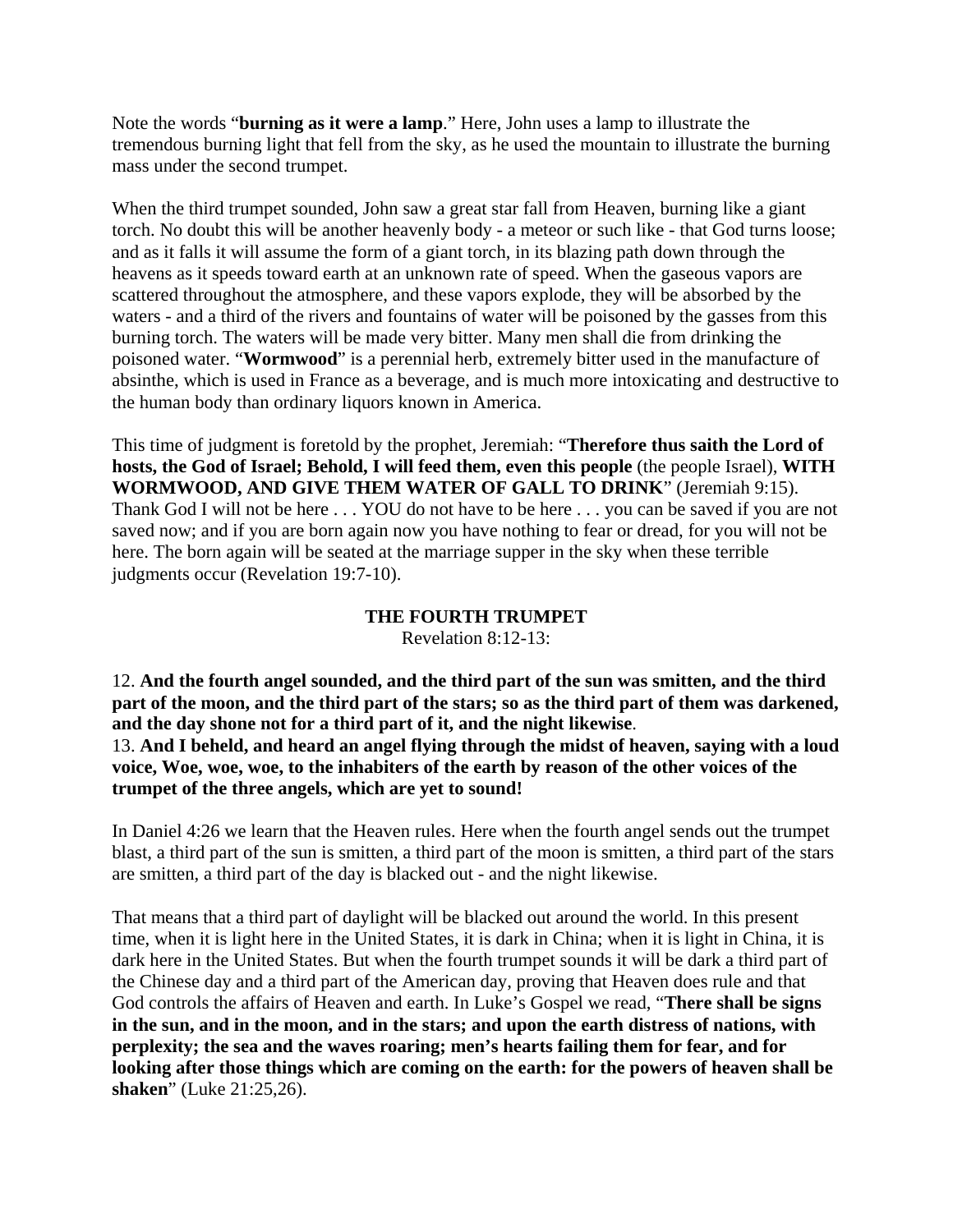Eight centuries before the birth of Jesus, God spoke to Joel and gave to him a picture of the plagues that will accompany the day of the Lord. Read these verses and tremble, if you are not born again. Read them and rejoice if you ARE saved, that you will not be here when these things come to pass. And then do your best to get every sinner saved that you possibly can!

"**Alas for the day! for the day of the Lord is at hand, and as a destruction from the Almighty shall it come. Is not the meat cut off before our eyes, yea, joy and gladness from the house of our God? The seed is rotten under their clods, the garners are laid desolate, the barns are broken down; for the corn is withered. How do the beasts groan! the herds of cattle are perplexed, because they have no pasture; yea, the flocks of sheep are made desolate. O Lord, to thee will I cry: for the fire hath devoured the pastures of the wilderness, and the flame hath burned all the trees of the field. The beasts of the field cry also unto thee: for the rivers of waters are dried up, and the fire hath devoured the pastures of the wilderness.** 

**"Blow ye the trumpet in Zion, and sound an alarm in my holy mountain: let all the inhabitants of the land tremble: for the day of the Lord cometh, for it is nigh at hand; a day of darkness and of gloominess, a day of clouds and of thick darkness, as the morning spread upon the mountains: a great people and a strong; there hath not been ever the like, neither shall be any more after it, even to the years of many generations. A fire devoureth before them; and behind them a flame burneth: the land is as the garden of Eden before them, and behind them a desolate wilderness; yea, and nothing shall escape them.** 

**"The appearance of them is as the appearance of horses; and as horsemen, so shall they run. Like the noise of chariots on the tops of mountains shall they leap, like the noise of a flame of fire that devoureth the stubble, as a strong people set in battle array. Before their face the people shall be much pained: all faces shall gather blackness. They shall run like mighty men; they shall climb the wall like men of war; and they shall march every one on his ways, and they shall not break their ranks: Neither shall one thrust another; they shall walk every one in his path: and when they fall upon the sword, they shall not be wounded. They shall run to and fro in the city; they shall run upon the wall, they shall climb up upon the houses; they shall enter in at the windows like a thief. The earth shall quake before them; the heavens shall tremble: the sun and the moon shall be dark, and the stars shall withdraw their shining: And the Lord shall utter His voice before His army: for His camp is very great: for He is strong that executeth His word: for the day of the Lord is great and very terrible; and who can abide it?**" (Joel 1:15-2:11).

These things are yet in the future, and if you are not saved it is possible you could be here when they happen.

# **A UNIVERSAL ANNOUNCEMENT OF THE THREE WOES**

Verse 13: "**And I beheld, and heard an angel flying through the midst of Heaven, saying with a loud voice, Woe, woe, woe, to the inhabiters of the earth by reason of the other voices of the trumpet of the three angels, which are yet to sound!**"